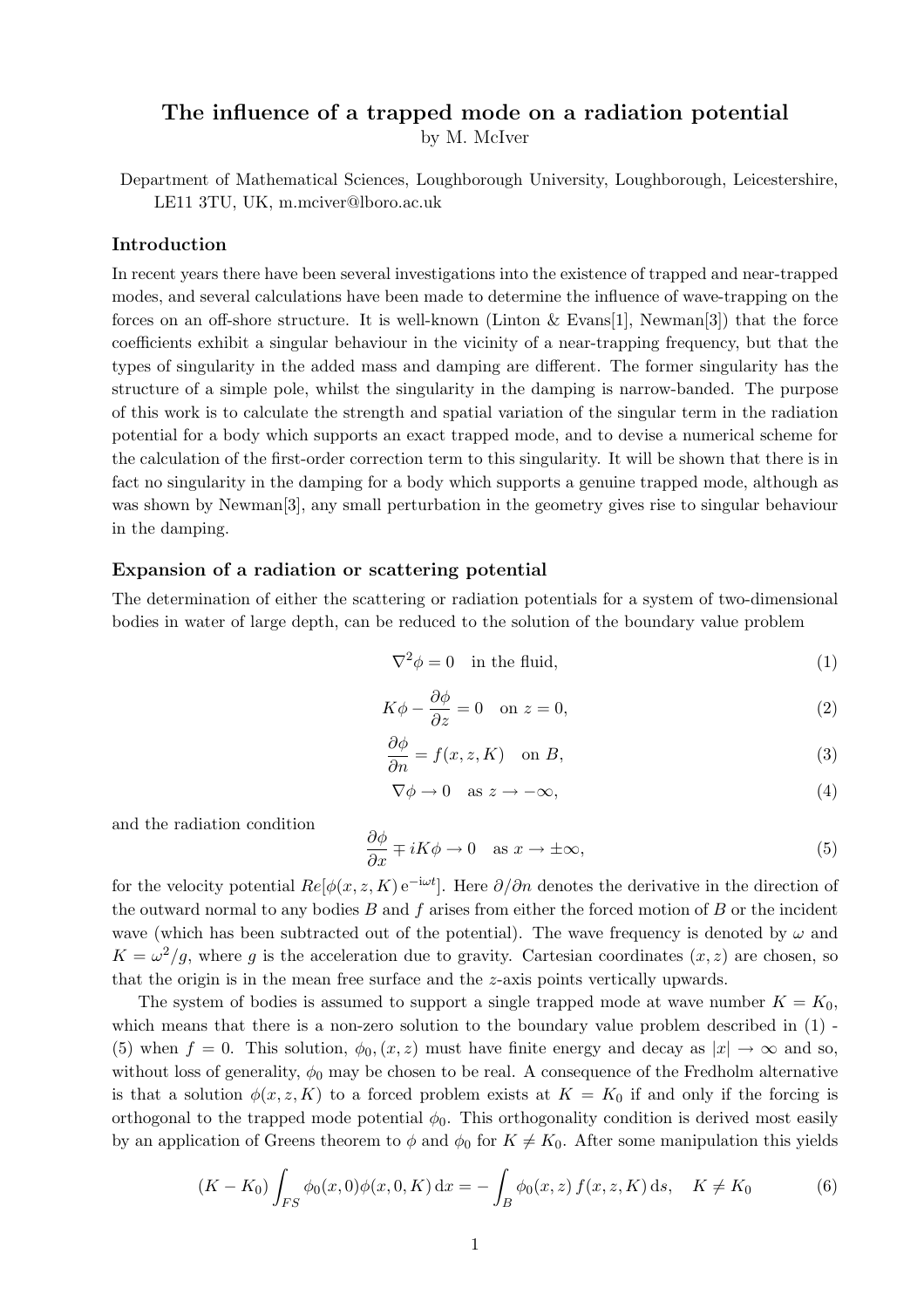where *FS* denotes the mean free surface. If  $\phi(x, z, K)$  exists at  $K = K_0$  then (6) must hold at that wave number, and the left-hand side of the equation must be zero. However the right-hand side of (6) depends only on the trapped mode potential and the forcing. Thus  $\phi(x, z, K)$  exists at  $K = K_0$ only if

$$
\int_{B} \phi_0(x, z) f(x, z, K_0) ds = 0.
$$
\n(7)

It is straightforward to show that this orthogonality condition is always satisfied if *f* is the forcing due to an incident wave. However the condition is not in general true if f is the forcing in a radiation problem. For example (7) is not true if  $f = n_z$ , the forcing in the heave problem for the bodies considered by McIver[2], but it is true if the forcing arises from any antisymmetric problem for that geometry, such as the sway or roll problems.Thus the scattering, sway and roll potentials exist for that geometric configuration at  $K = K_0$ , but the heave potential does not.

In the case where (7) is not satisfied, the form of (6) suggests the following Laurent expansion for  $\phi(x, z, K)$  near  $K = K_0$ ,

$$
\phi(x, z, K) = \frac{\psi(x, z)}{K - K_0} + \phi_1(x, z) + O(K - K_0), \quad \text{as} \quad K \to K_0.
$$
 (8)

This expansion is substituted into the governing boundary value problem for  $\phi$  and the equations are expanded in powers of  $K - K_0$  and like terms are equated. (Care must be taken with this procedure as the expansion is non-uniform as  $|x| \to \infty$ . However there is no problem for terms up to  $O(1)$  in the expansion.) As the forcing on the body is  $O(1)$  and the leading order term in  $\phi(x, z, K)$  is  $O((K - K_0)^{-1})$ ,  $\psi(x, z)$  satisfies a zero Neumann condition on *B* and hence satisfies the homogeneous boundary value problem at wave number  $K = K_0$ . Thus  $\psi$  is a multiple of the trapped mode potential with the multiplicative factor,  $A$ , determined by equating powers of  $K - K_0$ in (6).This yields

$$
\psi(x, z) = A\phi_0(x, z), \text{ where } A = -\int_B \phi_0(x, z) f(x, z, K_0) \, ds / \int_{FS} \phi_0^2(x, 0) \, dx
$$
 (9)

(It may be shown that no other type of singular term is possible in  $\phi(x, z, K)$ , as such a term would have to satisfy the homogeneous boundary value problem and also be orthogonal to  $\phi_0$ .) The form of *A* makes it clear that there is no singular term in the scattering potential or any other potential which satisfies  $(7)$ , as  $A = 0$  for such a potential.

The first-order correction potential satisfies

$$
\nabla^2 \phi_1 = 0 \quad \text{in the fluid},\tag{10}
$$

$$
K_0 \phi_1 - \frac{\partial \phi_1}{\partial z} = -A \phi_0(x, 0) \quad \text{on } z = 0,
$$
\n(11)

$$
\frac{\partial \phi_1}{\partial n} = f(x, z, K_0) \quad \text{on } B,\tag{12}
$$

$$
\nabla \phi_1 \to 0 \quad \text{as } z \to -\infty,\tag{13}
$$

and the radiation condition

$$
\frac{\partial \phi_1}{\partial x} \mp i K_0 \phi_1 \to 0 \quad \text{as } x \to \pm \infty. \tag{14}
$$

This is a forced problem at the trapped mode frequency and by construction the solution may be shown to exist. The Fredholm Alternative guarantees that  $\phi_1$  is unique once the condition which arises from (6),

$$
\int_{FS} \phi_1(x,0)\phi_0(x,0) dx = \int_B \phi_0(x,z) \frac{\partial f}{\partial K}(x,z,K_0) ds
$$
\n(15)

is applied. Note that the right-hand side of  $(15)$  is zero if the *f* is the forcing which arises in a radiation problem.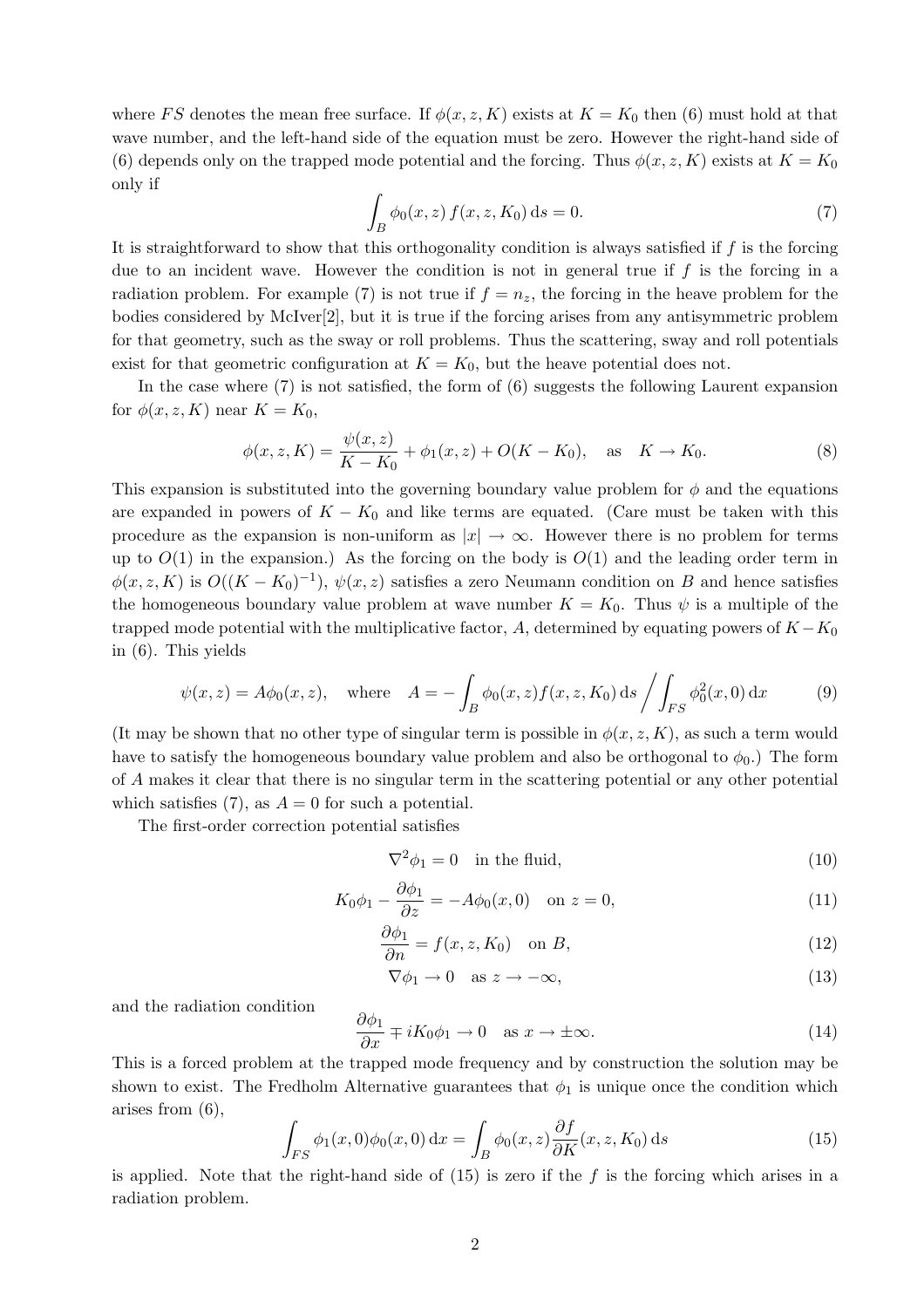### **Numerical method**

The boundary value problem in  $(10)$  -  $(14)$  with the side condition  $(15)$  is solved using a boundary integral equation technique. An application of Green's theorem to  $\phi_1$  and the two-dimensional, infinite depth Green's function,  $G(x, z; \xi, \eta)$  which satisfies  $G \sim \ln[(x - \xi)^2 + (z - \eta)^2]/4\pi$  as  $(x-\xi)^2 + (z-\eta)^2 \to 0$ , yields an integral equation for  $\phi_1$  around the boundary of the body, namely

$$
\frac{1}{2}\phi_1(x,z) - \int_B \phi_1(\xi,\eta) \frac{\partial G}{\partial n_{(\xi,\eta)}}(x,z;\xi,\eta) ds = -\int_B G(x,z;\xi,\eta) f(\xi,\eta) ds - 2AF(x,z), \quad (x,z) \in B,
$$
\n(16)

and the side condition becomes

$$
\int_{B} \phi_1(x, z) \frac{\partial F}{\partial n} - F(x, z) f(x, z) \, \mathrm{d} s - A \int_{FS} F(x, 0) \phi_0(x, 0) \, \mathrm{d} x = 0,\tag{17}
$$

where

$$
F(x,z) = \int_{FS} \phi_0(\xi,0) G(x,z;\xi,0) \,d\xi.
$$
 (18)

The bodies are discretised into *n* elements and a piecewise constant approximation to the complex potential  $\phi_1$  is used to transform (16) and (17) into  $2n+2$  equations in 2*n* unknowns. The original equations have a unique solution and so a NAG routine is applied to the discretised equations to find the least squares approximation to this solution.

### **Results and discussion**

Calculations were made for the pair of bodies considered by McIver[2], with 65 panels used on each body.In this case the trapped mode potential is known explicitly and so some parts of the integrals in  $F(x, z)$  were done analytically. The non-dimensional heave added mass and damping are given by

$$
\frac{a_{33}}{\rho l^2} = -\frac{1}{Kl - K_0 l} \frac{\left[\frac{1}{l} \int_B \phi_0(x, z) n_z \, \mathrm{d}s\right]^2}{\left[\frac{1}{l} \int_{FS} \phi_0^2(x, 0) \, \mathrm{d}x\right]} + Re\left[\frac{1}{l^2} \int_B \phi_1(x, z) n_z \, \mathrm{d}s\right] + O(Kl - K_0 l) \tag{19}
$$

and

$$
\frac{b_{33}}{\rho \omega l^2} = Im \left[ \frac{1}{l^2} \int_B \phi_1(x, z) n_z \, \mathrm{d}s \right] + O(Kl - K_0 l) \tag{20}
$$

respectively, where the length scale used in the non-dimensionalisation is chosen so that  $K_0 l = 1$ . It is clear that the added mass has a singularity at the trapped mode frequency with a strength that depends only on the trapped mode potential but the damping is bounded and, from numerical calculations, is non-zero.Figure 1 show a comparison between the asymptotics for the heave added mass and damping and a direct numerical calculation using a standard boundary integral equation technique with the same number of panels on each body and with irregular frequencies removed.In the second graph  $K_0 l$  is taken to be 1 for the scaling of the asymptotics, but a numerical estimate of *K*0*l* is used to scale the direct numerical calculations.This estimate is obtained by taking a weighted average of the positions of the wave numbers of the largest positive and negative values of the added mass.

As expected, the direct numerical calculations fail very close to  $K_0l = 1$  but nonetheless agree with the asymptotics of the added mass in the vicinity of this frequency. However, although there is no singularity in the asymptotics for the damping there is clearly some singular behaviour in the numerical calculations of this quantity in the neighbourhood of the trapped mode frequency. This behaviour was explained by Newman[3] by noting that any numerical discretisation of the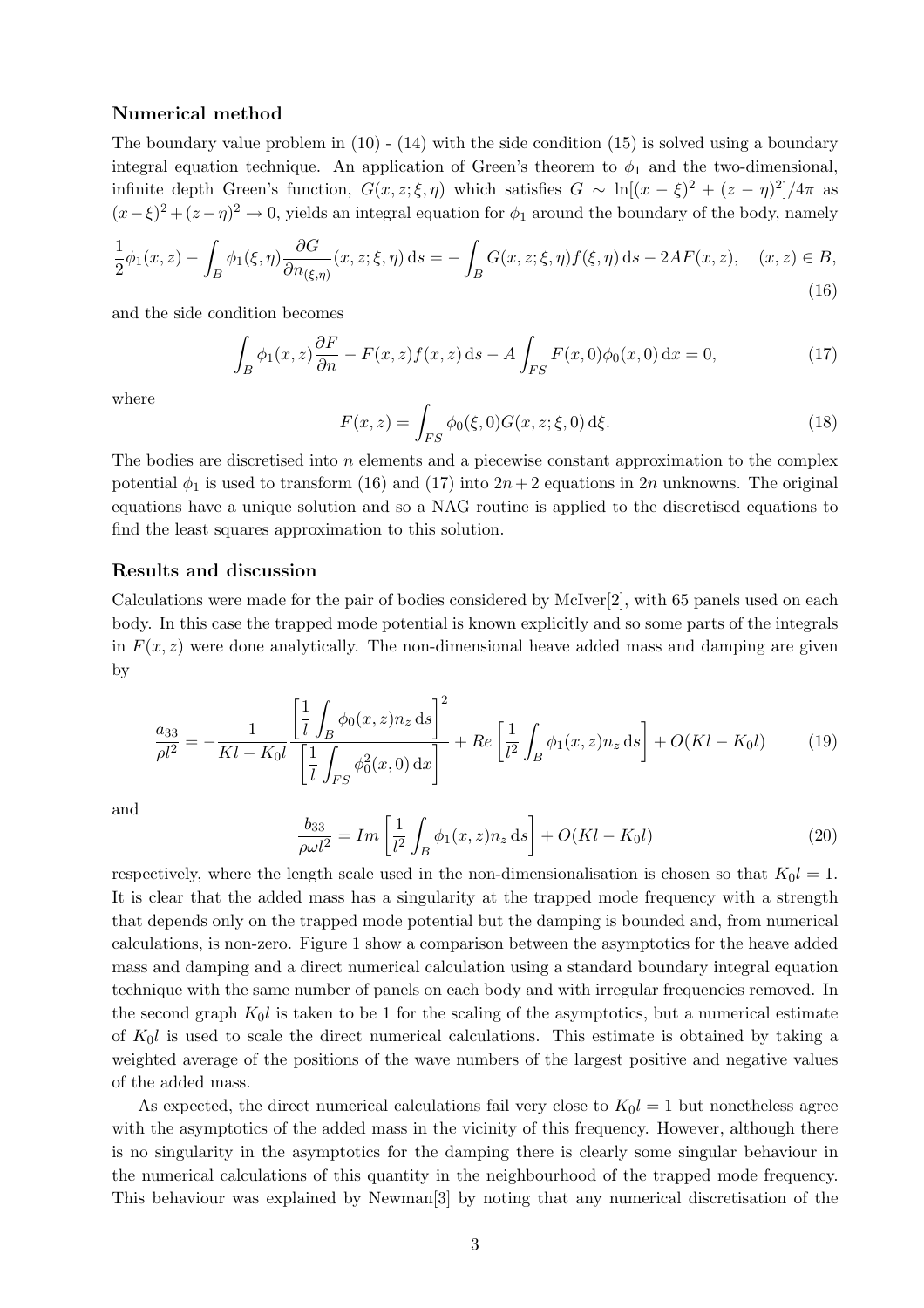

Figure 1: Heave added mass and damping for bodies which support a trapped mode.

equations or geometry has the effect of transforming a trapped mode into a near-trapped mode. This means that whereas the complex force coefficient for bodies which support a genuine trapped mode has poles on the real frequency axis at  $\omega = \pm \omega_0$ , the poles lie off the axis for the discretised body.Some simple algebra shows that the damping for the approximated body has the form

$$
\frac{b_{33}}{\rho \omega l^2} \sim \frac{B_0 \epsilon}{(Kl - K_0 l)^2 + \epsilon^2} + B_1 \to B_0 \pi \delta (Kl - K_0 l) + B_1 \quad \text{as} \quad \epsilon \to 0,
$$
\n(21)

where  $B_0$  and  $B_1$  are constants,  $\epsilon$  is a small parameter which measures the perturbation of the body and  $\delta$  is the Dirac delta function. Thus, no matter how accurate is the discretisation of the geometry and equations, it is impossible to totally eliminate all the singular behaviour in the damping.

#### **Conclusion**

An analytic expression for the leading order behaviour of a radiation potential near a trapped mode frequency has been obtained and the next approximation has been determined numerically. The analysis confirms the results of Linton  $\&$  Evans [1] and Newman [3] and shows that there is a simple pole structure in the added mass and that, although there is no singularity in the damping for a body which supports a genuine trapped mode, there is a narrow banded, delta function like singularity in the damping for any small perturbation of such a body.

#### **Acknowledgement**

This work was partially funded by grant number GR/M30937 awarded by the UK Engineering and Physical Sciences Research Council.

#### **References**

- [1] Linton, C. M. & Evans, D. V. 1992 The radiation and scattering of surface waves by a vertical circular cylinder in a channel. Phil. Trans. R. Soc. Lond. A **338**, 325–357.
- [2] McIver, M.Trapped modes supported by submerged obstacles. Proceedings of the Royal Society of London A, **456** 1851–1860, 2000.
- [3] Newman, J. N. 1999 Radiation and diffraction analysis of the McIver toroid. J. Engng. Math. **35**, 135–147.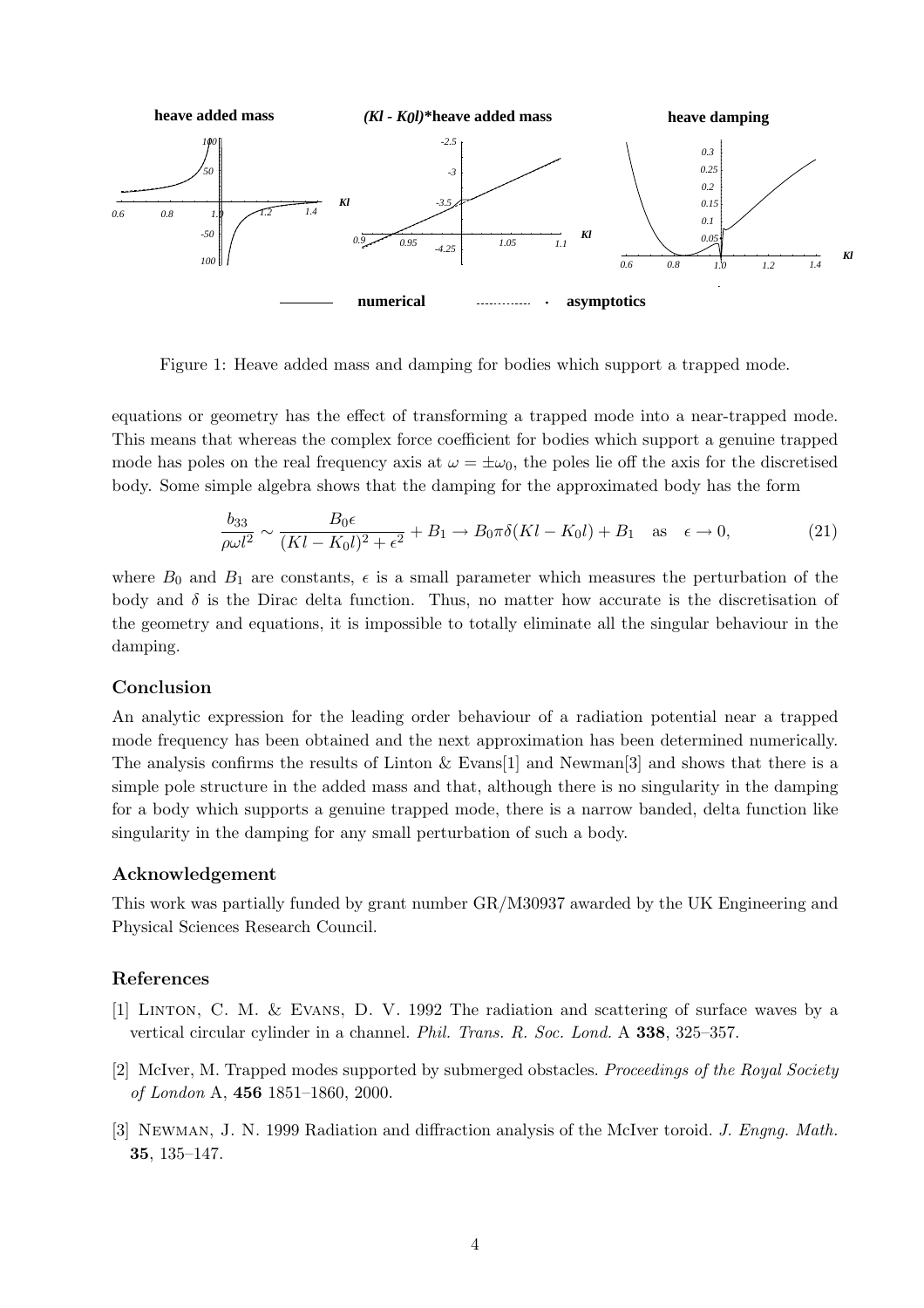## **Question by** : R. Porter

All of your results are for a symmetric trapped mode. How would your results be affected if you were to consider a trapping structure which supports an antisymmetric trapped mode?

## **Author's reply**:

The same analysis could be done if the trapped modes were antisymmetric, although in this case there would be singular behaviour in the antisymmetric radiation potentials, sway and roll.

-----------------------------------------------------------------------------------------------------------------

## **Question by** : J.N. Newman

- 1. Is there any way to explain the difference between the radiation and scattering problem, aside from the orthogonality relation (7)?
- 2. In your talk you referred to the "reciprocity" or Haskind relation, between the b33 and the exciting force. Is this relation still valid here, given that its derivation involves the radiation potential?

## **Author's reply**:

- 1. I do not know of any simple argument
- 2. The Haskind relation should be valid in the limit as the trapped mode frequency is approached, but not at the trapped mode frequency itself. However there is an issue here which is related to the first question which I still haven't fully understood. The scattering potential exists at the trapped mode frequency and neighbouring frequencies so it may be argued that the vertical exciting force should also exist and be defined at the trapped mode frequency, although the damping does not exist.

## **Question by** : M. Kashiwagi

The asymptotic expression for  $b_{33}$  given as eq.(21) in the abstract shows an even function with respect to  $K=K_0$ , but the numerical result shown in Fig.1 shows an odd function behaviour around  $K=K_0$ . What is the reason of this difference?

-----------------------------------------------------------------------------------------------------------------

## **Author's reply**:

Only the leading order term in the damping has been obtained so it doesn't say anything about the behaviour of the damping apart from its actual value at the trapped mode frequency itself. -----------------------------------------------------------------------------------------------------------------

## **Question by** : M. Meylan

Added mass and damping are the real and imaginary parts of the same function. Could you extend the theory to near trapped modes?

## **Author's reply**:

Possibly although it would be more complicated. As you said in the discussion one would need to look at the adjoint operator. I think that this is worth exploring further.

## **Question by** : D.V. Evans

The surge problem does have a solution at  $K_0$  the trapped mode wavenumber. Do you get a similar behaviour near K<sup>x</sup>K0 as described in your paper?